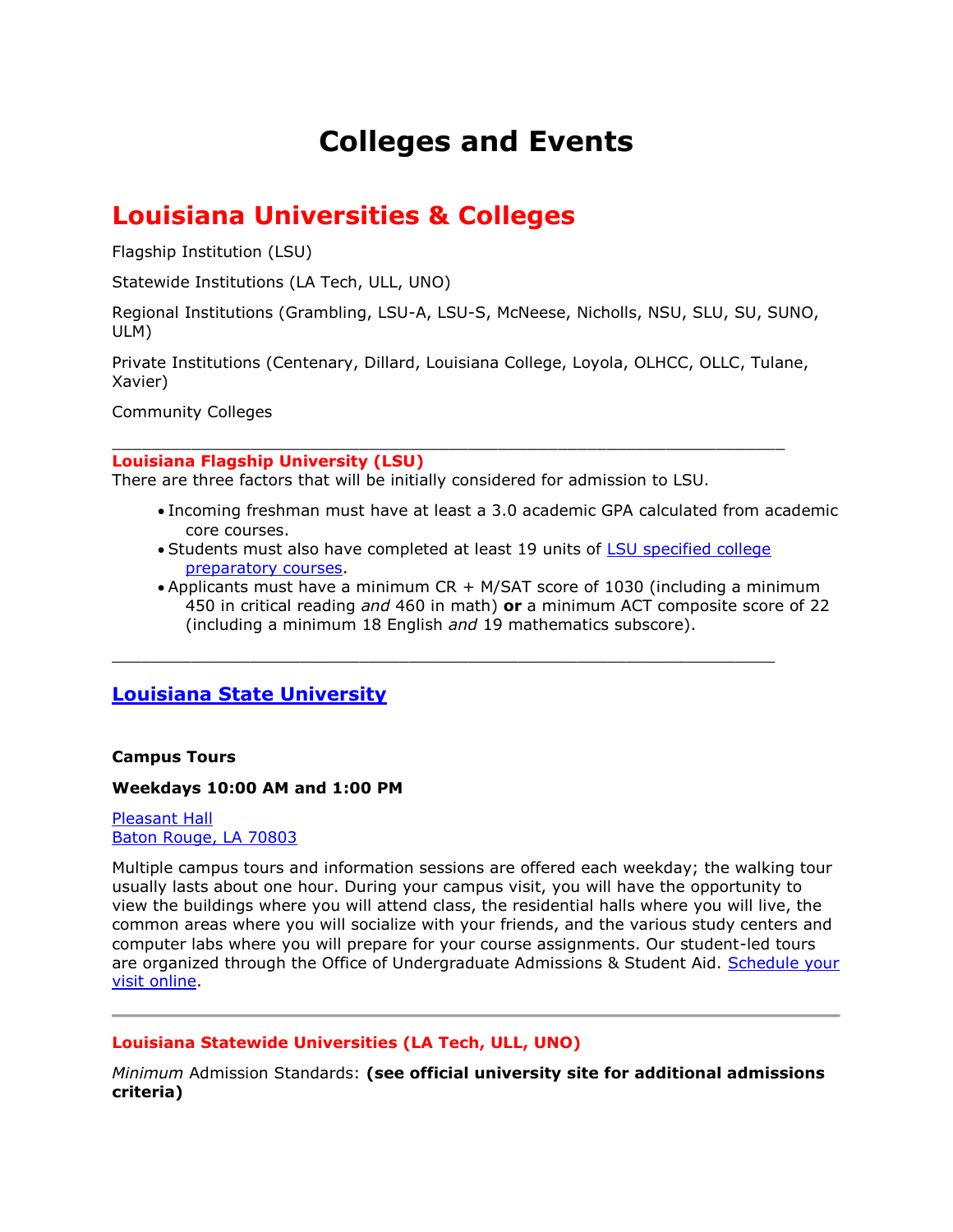[Regents' Core 4 Curriculum](http://www.louisianabelieves.com/academics/graduation-requirements) **AND** Minimum overall HS GPA: 2.0 **AND** Minimum ACT subscore: English 18; Math 19 **AND ONE** of the following: CORE GPA: 2.5 **OR** ACT Composite: 23

### **[Louisiana Tech University](http://www.latech.edu/)**

**[Visit campus](http://www.latech.edu/admissions/campus_visit.shtml)**

#### **[University of Louisiana Lafayette](http://www.louisiana.edu/)**

#### **[Schedule a campus visit](http://www.louisiana.edu/admissions/visit-us)**

**Princeton Review named us one of its Best 378 Colleges...again!**

#### **[University of New Orleans](http://www.uno.edu/)**

#### **[Schedule a Campus Visit](http://www.uno.edu/admissions/event_registration.aspx)**

Every weekday at 10:00am and 2:00pm First Saturday of every month at 10:00am

#### **FREE ACT Prep Workshops at UNO All Prep Workshops will take place from 2 p.m. - 4 p.m. at UNO.**

Find out more information by contacting Christy Heaton at 504-280-1206.

**Louisiana Regional Universities (Grambling, LSU-A, LSU-S, McNeese, Nicholls, NSU, SLU, SU, SUNO, ULM)**

**\_\_\_\_\_\_\_\_\_\_\_\_\_\_\_\_\_\_\_\_\_\_\_\_\_\_\_\_\_\_\_\_\_\_\_\_\_\_\_\_\_\_\_\_\_\_\_\_\_\_\_**

 $\_$  ,  $\_$  ,  $\_$  ,  $\_$  ,  $\_$  ,  $\_$  ,  $\_$  ,  $\_$  ,  $\_$  ,  $\_$  ,  $\_$  ,  $\_$  ,  $\_$  ,  $\_$  ,  $\_$  ,  $\_$  ,  $\_$  ,  $\_$  ,  $\_$  ,  $\_$ 

**\_\_\_\_\_\_\_\_\_\_\_\_\_\_\_\_\_\_\_\_\_\_\_\_\_\_\_\_\_\_\_\_\_\_\_\_\_\_\_\_\_\_\_\_\_\_\_\_\_\_\_**

*Minimum* Admission Standards: **(see official university site for additional admissions criteria)**

 $\_$  ,  $\_$  ,  $\_$  ,  $\_$  ,  $\_$  ,  $\_$  ,  $\_$  ,  $\_$  ,  $\_$  ,  $\_$  ,  $\_$  ,  $\_$  ,  $\_$  ,  $\_$  ,  $\_$  ,  $\_$  ,  $\_$  ,  $\_$  ,  $\_$  ,  $\_$ 

[Regents' Core 4 Curriculum](http://www.louisianabelieves.com/academics/graduation-requirements) **AND** Minimum overall HS GPA: 2.0 **AND** Minimum ACT subscore: English 18; Math 19 **AND ONE** of the following: CORE GPA: 2.0 **OR** ACT Composite: 20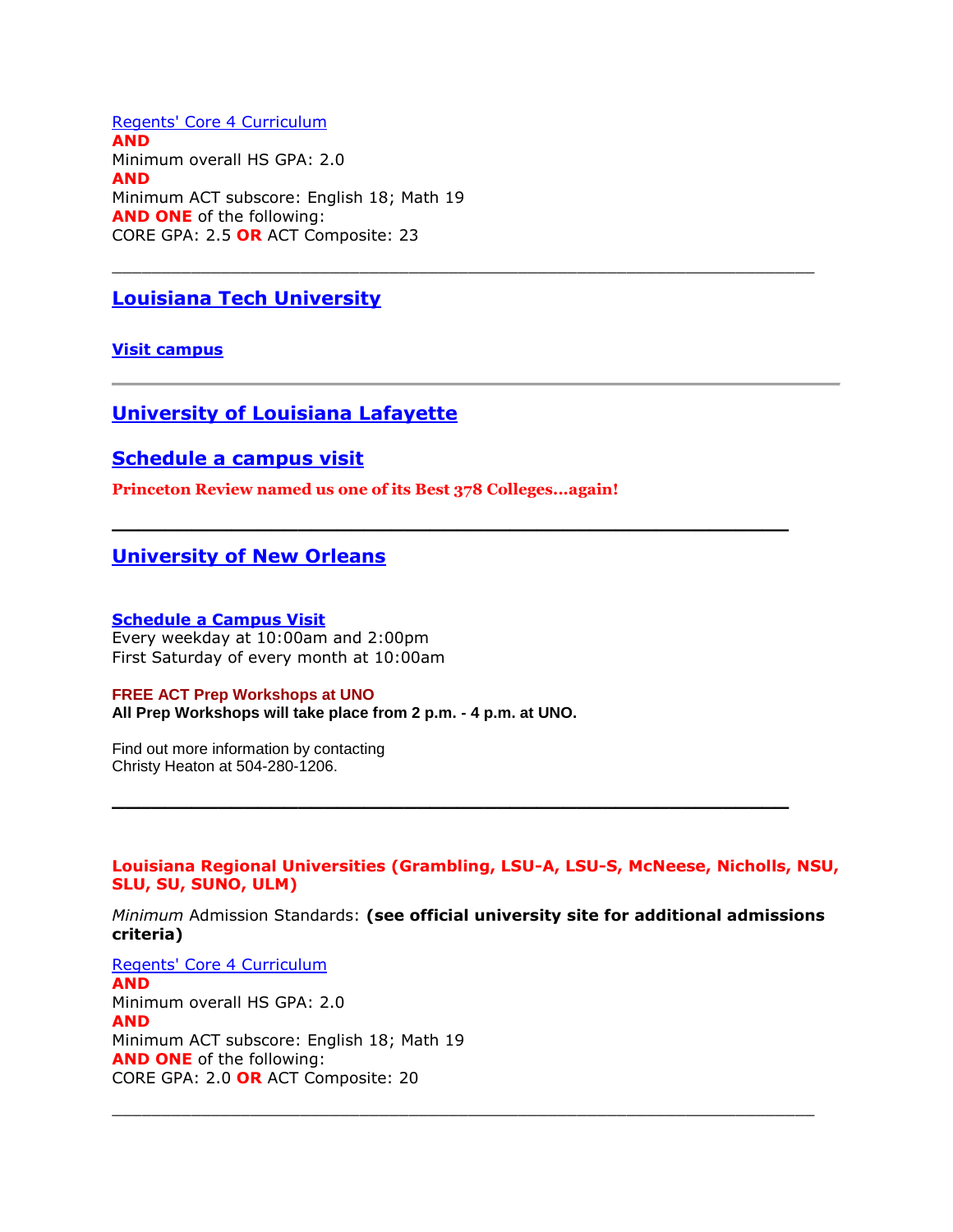### **[Grambling State University](http://www.gram.edu/)**

[Take a campus tour!](http://www.gram.edu/admissions/visit/)

**[LSU-Alexandria](http://www.lsua.edu/)**

**[Visit Campus](http://www.lsua.edu/prosp/Discover/VisitCampus.aspx)**

**[LSU-Shreveport](http://www.lsus.edu/)**

**[Visit LSUS](http://www.lsus.edu/about-lsus/visit-lsus)**

#### **[McNeese State University](http://www.mcneese.edu/)**

**[Want to be a Cowboy? Visit McNeese State!](http://www.mcneese.edu/future-students)**

**For the second consecutive year, McNeese State University is ranked in Tier One in the Best Regional Universities-South category in the 2014 edition of "America's Best Colleges" published by U.S. News and World Report**

 $\_$  ,  $\_$  ,  $\_$  ,  $\_$  ,  $\_$  ,  $\_$  ,  $\_$  ,  $\_$  ,  $\_$  ,  $\_$  ,  $\_$  ,  $\_$  ,  $\_$  ,  $\_$  ,  $\_$  ,  $\_$  ,  $\_$  ,  $\_$  ,  $\_$  ,  $\_$ 

**[Nicholls State University](http://www.nicholls.edu/)**

**[Schedule a tour today!](http://www.nicholls.edu/tours/schedule-your-tour/)**

**[Northwestern State University](http://www.nsula.edu/)**

**[Schedule](http://recruiting.nsula.edu/campus-tour-form/)** a visit to tour NSU today!

**[2013-2014 Dates to Remember!](http://recruiting.nsula.edu/important-dates-for-2013-201/)**

**[Louisiana Scholars' College](http://scholars.nsula.edu/) at Northwestern State University**

**[Contact us](http://scholars.nsula.edu/contact-us/)**

**[Southeastern Louisiana University](http://www.selu.edu/)**

**[Campus tour request](http://www.selu.edu/future_students/visit/campus_visit/index.html)**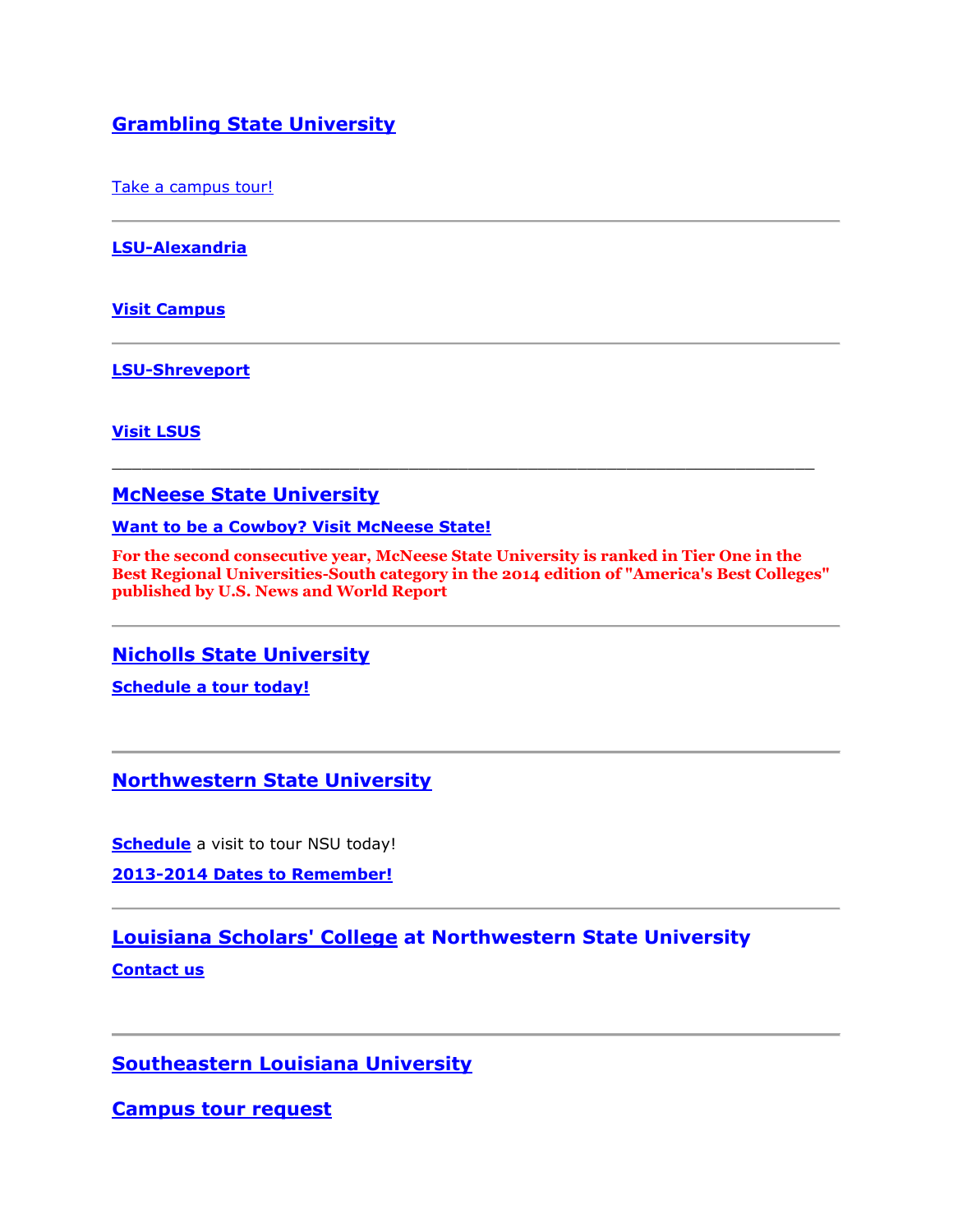### **[Southern University Baton Rouge](http://www.subr.edu/)**

**[Campus tours](http://www.subr.edu/index.cfm/page/46)**

**[Southern University New Orleans](http://www.suno.edu/)**

**[Contact us to arrange a visit](http://suno.edu/student-affair/admissions-2/visit-campus/)**

**[University of Louisiana at Monroe](http://www.ulm.edu/)**

**[Schedule a tour!](http://www.ulm.edu/prospectivestudents/hawkseekers/)**

**Louisiana Private Universities**

**[Centenary College](http://www.centenary.edu/)**

#### **[Experience Centenary!](http://www.centenary.edu/admission/visit)**

- **[Athletic Reception](http://www.centenary.edu/admission/visit)** *January 24, 2014*
	- o *Attendance at Spring Open House on Saturday(Jan. 25) is required.*
- **[Spring Open House](http://www.centenary.edu/admission/visit)** *January 25, 2014*
- **[College Kick-start](https://crm.orionondemand.com/crm/forms/EI704mfC7k3Ex6700mzq)** *March 22, 2014*
	- o *Recommended for High School Juniors and Sophomores.*

 $\_$  ,  $\_$  ,  $\_$  ,  $\_$  ,  $\_$  ,  $\_$  ,  $\_$  ,  $\_$  ,  $\_$  ,  $\_$  ,  $\_$  ,  $\_$  ,  $\_$  ,  $\_$  ,  $\_$  ,  $\_$  ,  $\_$  ,  $\_$  ,  $\_$  ,  $\_$ 

### **[Dillard University](http://dillard.edu/)**

Campus tours are available Monday through Friday at 10:00 a.m. and 2:00 p.m. **[Schedule a visit!](http://www.dillard.edu/index.php?option=com_content&view=article&id=79&Itemid=127)**

### **[Louisiana College](http://www.lacollege.edu/)**

**[Campus visit info](http://www.lacollege.edu/future-students/campus-visit)**

### **[Loyola University New Orleans](http://www.loyno.edu/)**

**[Schedule a visit!](https://secure.loyno.edu/apply/campusvisit/index.php)**

### **[Our Lady of Holy Cross College](http://www.olhcc.edu/)**

**[Take a tour now!](http://www.olhcc.edu/admissions-and-financial-aid/visit-us.html)**